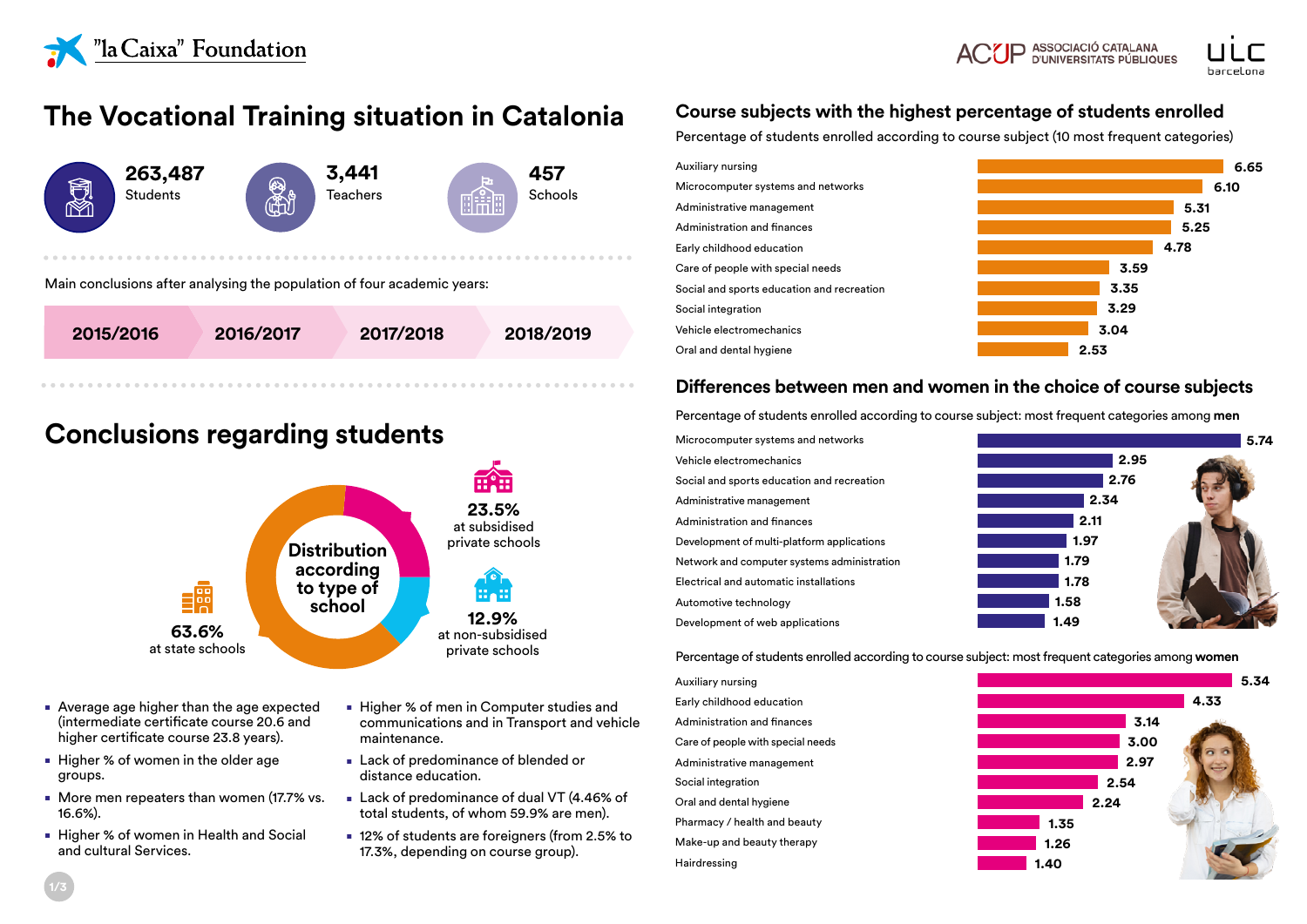### **Percentage of grade repeaters according to course subject**

Distribution of grade repeaters according to professional family

| Hotel and tourism               | 23.4 |  |
|---------------------------------|------|--|
| <b>Food industries</b>          | 23.4 |  |
| Health                          | 22.8 |  |
| Computer studies & communic.    | 20.1 |  |
| Electricity and electronics     | 19.1 |  |
| Transp. & vehicle maintenance   | 18.8 |  |
| Mining industries               | 18.6 |  |
| Chemistry                       | 18.4 |  |
| Safety and the environment      | 17.8 |  |
| Mechanical manufacturing        | 17.8 |  |
| Energy and water                | 17.4 |  |
| Installation and maintenance    | 17.2 |  |
| Administration & management     | 16.2 |  |
| Agrarian                        | 16.2 |  |
| <b>Building and civil works</b> | 16.1 |  |
| Textiles, dressmaking & leather | 16.0 |  |
| Wood, furniture and cork        | 15.9 |  |
| Image and sound                 | 15.2 |  |
| Maritime and fishing            | 13.9 |  |
| Graphic arts                    | 13.9 |  |
| Sociocultural/commun. studies   | 11.8 |  |
| Physical and sports activities  | 10.9 |  |
| Commerce and marketing          | 10.8 |  |
| Personal image                  | 10.6 |  |
|                                 |      |  |

### **Academic performance**

The final grades achieved by women are higher than those of men, in both intermediate and higher certificate courses. In fact, the average final grade in the intermediate certificate course for **men is 6.6,** whereas for **women it is 7.0;** and for the higher certificate course the average **final grades are 7.0 and 7.4**, respectively.

### **Variables that have a positive effect on achieving a VT qualification:**

- Being a woman
- Spanish nationality
- Younger age
- On-site training
- **achieving a higher grade:** ■ Being a woman
- Public school and subsidised private
- school
	- Taking Dual VT
- Older age ■ Taking Dual VT

**Variables that have a positive effect on** 

■ On-site training ■ Public school

■ Not repeating grades

■ Spanish nationality

# **Conclusions regarding Dual Vocational Training**

Percentage (%) of students enrolled in the dual modality, by professional family